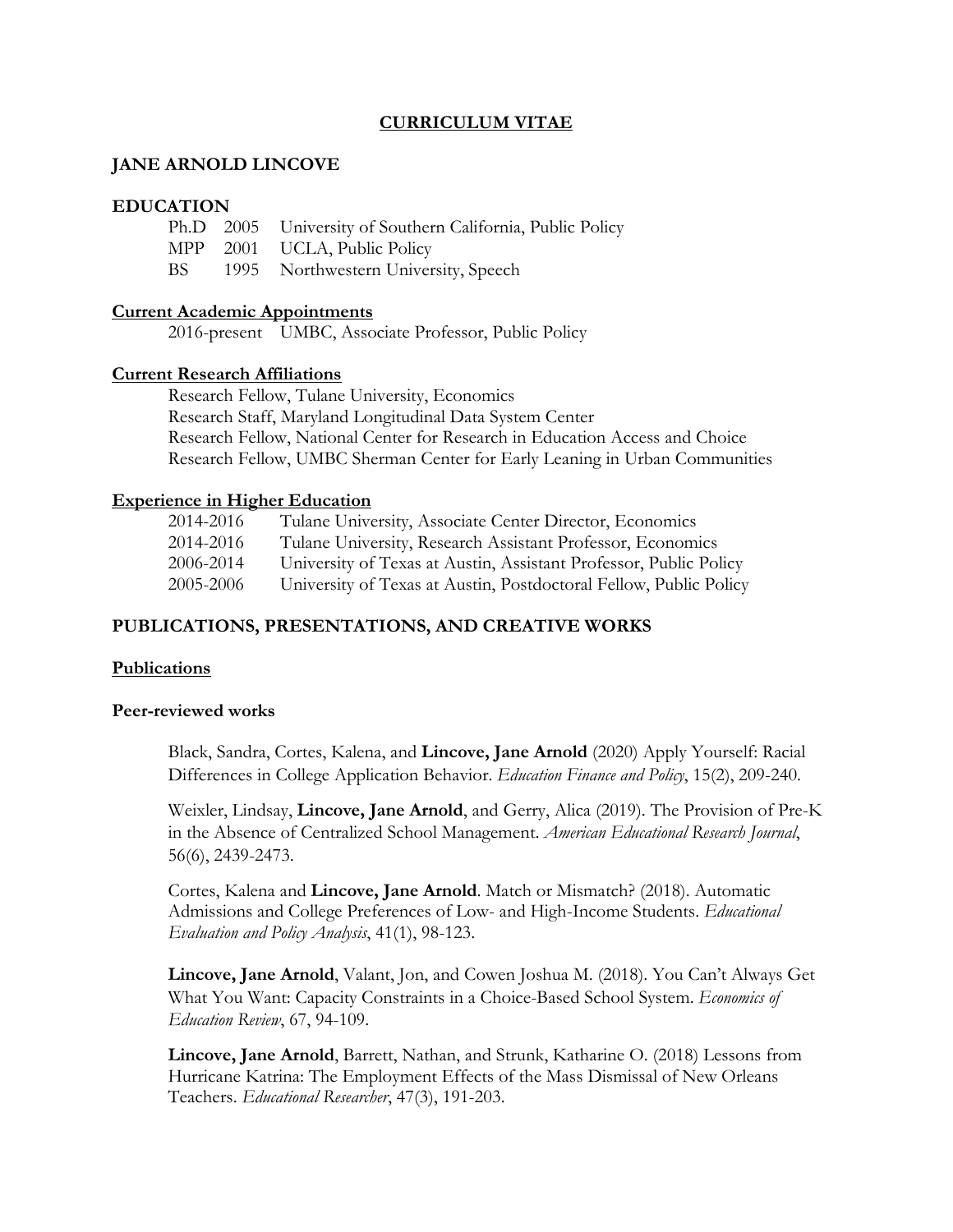**Lincove, Jane Arnold**, Cowen, Joshua, and Imbrogno, Jason (2018). What's in Your Portfolio? How Parents Rank Traditional Public, Private, and Charter Schools in Post-Katrina New Orleans' Citywide System of School Choice. *Education Finance and Policy*, 13(2), 194-226*.*

Walsh, Julie A., Bush-Mecenas, Susan, Strunk, Katharine O., **Lincove, Jane Arnold**, and Huguet, Alice (2017). Evaluating Teachers in the Big Easy: How Organizational Context Shapes Policy Responses in New Orleans. *Educational Evaluation and Policy Analysis*, 39(4), 539-570.

Von Hippel, Paul, Osborne Cynthia, **Lincove, Jane Arnold**, Mills, Nicholas, and Bellows, Laura (2016). Teacher Quality Difference between Teacher Preparation Programs: How Big? How Reliable? Which Programs are Different? *Economics of Education Review,* 53(1), 31-45.

Black, Sandra, Cortes, Kalena, and **Lincove, Jane Arnold** (alphabetic authorship) (2016). Efficacy vs. Equity: What Happens when States Tinker with College Admissions in a Race-Blind Era? *Educational Evaluation and Policy Analysis*, 38(2), 336-363.

**Lincove, Jane Arnold** & Parker, Adam (2016). The Influence of Conditional Cash Transfers on Eligible Children and Their Siblings. *Education Economics,* 24(4), 352-373.

**Lincove, Jane Arnold**, Osborne, Cynthia, Mills, Nick, and Bellows, Laura (2015). Teacher Preparation for Profit or Prestige: Analysis of a Diverse Market for Teacher Preparation Programs. *Journal of Teacher Education*, 66(5), 415-434.

Black, Sandra, **Lincove, Jane Arnold**, Cullinane, Jenna, & Veron, Rachel (2015). Can You Leave High School Behind? *Economics of Education Review,* 46(2), 52-63*.*

**Lincove, Jane Arnold** (2015). Improving Identification of Demand-side Obstacles to Schooling: Findings from Revealed and Stated Preference Models in Two SSA Countries, *World Development,* 66(1), 69-83.

**Lincove, Jane Arnold**, Osborne, Cynthia, Mills, Nick, & Dillon, Amanda (2014). The Politics and Statistics of Value-Added Modeling for Accountability of Teacher Preparation Programs, *Journal of Teacher Education,* 65(1), 24-38*.*

**Lincove, Jane Arnold** (2012). The Influence of Price on School Enrollment under Uganda's Policy of Free Primary Education, *Economics of Education Review,* 31(5), 799-811.

Barczyk, Amanda N. & **Lincove, Jane Arnold** (alphabetical authorship) (2010). Cash and Counseling: A Model for Self-directed Care Programs to Empower Individuals with Serious Mental Illnesses. *Social Work in Mental Health,* 8(3), 209-224.

**Lincove, Jane Arnold** (2009). Determinants of Schooling for Boys and Girls in Nigeria under a Policy of Free Primary Education. *Economics Education Review,* 28(40), 474-484.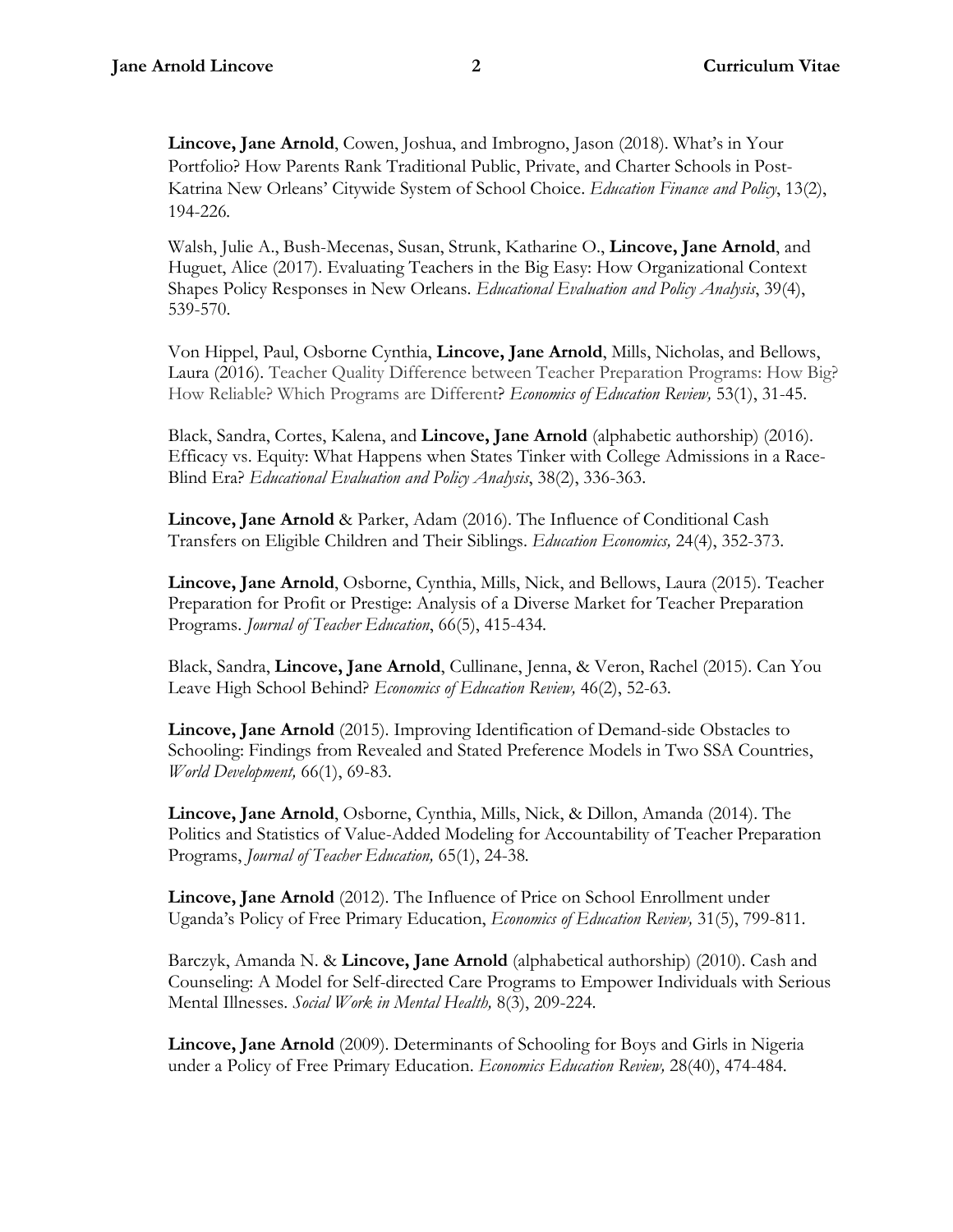**Lincove, Jane Arnold** (2009). Are Markets Good for Girls? The World Bank and Neoliberal Education Reforms in Developing Countries. *Whitehead Journal of Diplomacy*, 10(1), 59-76.

**Lincove, Jane Arnold** (2008). Growth, Girls' Education, and Female Labor: A Longitudinal Analysis, *Journal of Developing Areas*, 41(2), 45-68*.*

**Lincove, Jane Arnold** (2006). Efficiency, Equity and Girls' Education, *Public Administration and Development*, 26, 339-357.

**Lincove, Jane Arnold** & Painter, Gary (alphabetical authorship). (2006) Does the Age that Children Start Kindergarten Matter? Evidence of Long-Term Educational and Social Outcomes. *Educational Evaluation and Policy Analysis*, 28(2), 153-179.

#### **Non-peer-reviewed works**

Cortes, Kalena and Lincove, Jane Arnold (alphabetical authorship) (2016). Can Admissions Percent Plans Lead to Better Collegiate Fit for Minority Students? *American Economic Review: Papers & Proceedings*, 106(5): 348–354

Lincove, Jane Arnold and Cortes, Kalena (2016). Match or Mismatch? Automatic Admissions and College Preferences of Low- and High-Income Students. NBER Working Paper #22559. National Bureau of Economic Research.

Black, Sandra, Cortes, Kalena, and **Lincove, Jane Arnold** (alphabetical authorship) (2015). Academic Undermatching of High-Achieving Minority Students: Evidence from "Race-Neutral" and Holistic Admissions Policies. *American Economic Review: Papers & Proceedings*, 105(5), 604-610.

Arce-Trigatti, Paula, Harris, Doug, Jabbar, Huriya, and **Lincove, Jane Arnold** (2015). Many Options in New Orleans Choice System. *Education Next*, 15(4).

Black, Sandra E., Cortes, Kalena, and **Lincove, Jane Arnold** (alphabetical authorship) (2015). Apply Yourself: Racial Differences in College Application Behavior. NBER Working Paper #21368. National Bureau of Economic Research.

Lincove, Jane Arnold (2014). Access to Education. In *Encyclopedia of Education Economics and Finance.* Dominic Brewer and Lawrence Picus (Eds.) Thousand Oaks, California: SAGE Publications.

Lincove, Jane Arnold (2014). Demand for Education. In *Encyclopedia of Education Economics and Finance.* Dominic Brewer and Lawrence Picus (Eds.) Thousand Oaks, California: SAGE Publications.

Black, Sandra E., Cortes, Kalena, and **Lincove, Jane Arnold** (alphabetical authorship) (2014). [Efficacy vs. Equity: What Happens When States Tinker with College Admissions in a](http://www.nber.org/papers/w20804)  [Race-Blind Era?](http://www.nber.org/papers/w20804) NBER Working Paper #20804. National Bureau of Economic Research.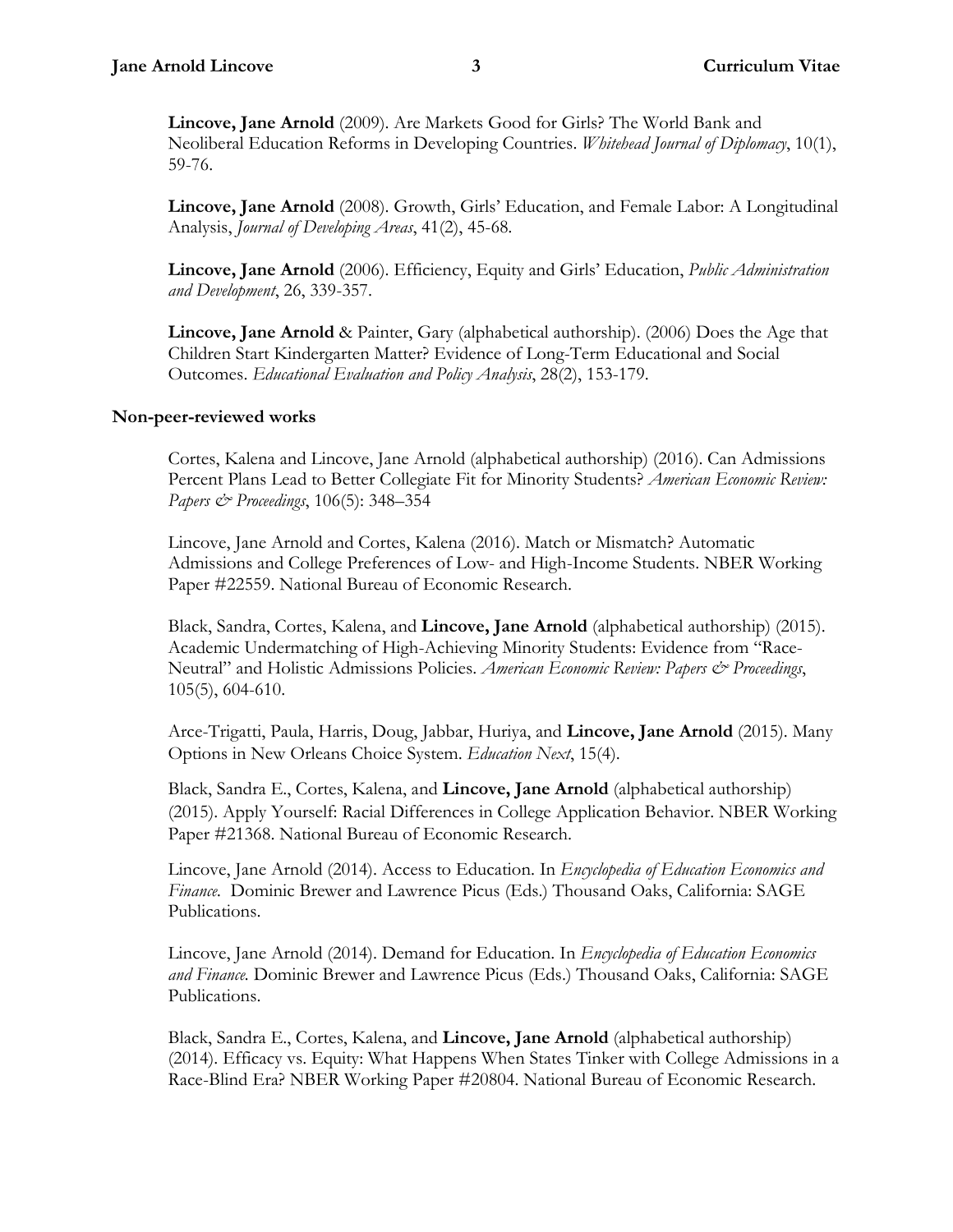Black, Sandra E., **Lincove, Jane Arnold**, Cullinane, Jenna, and Veron, Rachel (2014). Can You Leave High School Behind? NBER Working Paper #1982. National Bureau of Economic Research.

Cullinane, Jenna (primary author) & Lincove, Jane Arnold (2014). The Effect of Institutional Inputs on Time to Degree for Traditional and Non-traditional College Students. Texas Workforce Data Quality Initiative Working Paper. Ray Marshall Center, University of Texas at Austin.

Osborne, Cynthia, **Lincove, Jane Arnold**., et.al. (2012). Technical Report: Educator Preparation Programs' Influence on Student Achievement in Texas. PEEQ Working Paper. Project on Educator Effectiveness and Quality, University of Texas at Austin.

Osborne, Cynthia, **Lincove, Jane Arnold**., et.al. (2012). The Texas Report: Educator Preparation Programs' Influence on Student Achievement in Texas. PEEQ Working Paper. Project on Educator Effectiveness and Quality, University of Texas at Austin.

**Lincove, Jane Arnold** (2012). Can Teacher Incentive Pay Improve Student Performance? Evidence from a Diverse Implementation. PEEQ Working Paper. Project on Educator Effectiveness and Quality, University of Texas at Austin.

**Lincove, Jane Arnold** (2011). Risk Aversion and the Design of Teacher Incentive Pay. PEEQ Working Paper. Project on Educator Effectiveness and Quality, University of Texas at Austin.

**Lincove, Jane Arnold** (2007). Do Private Markets improve the quality or quantity of primary schooling in Sub-Saharan Africa? Occasional Paper No. 136. National Center for the Study of Privatization in Education. New York, NY.

**Lincove, Jane Arnold** (2007). Do Private Markets improve the quality or quantity of primary schooling in Sub-Saharan Africa? USAID EdData Working Paper.

**Lincove, Jane Arnold** (2006). The Effect of Costs on Primary Schooling for Boys and Girls in Nigeria. USAID EdData Working Paper.

# **Works submitted or in preparation**

Barrett, Nathan, Carlson, Deven, Harris, Douglas N. and **Lincove, Jane** Arnold (alphabetical authorship). When Walls Come Down: Evidence from New Orleans on Teacher Labor Markets in the Absence of Unions, Tenure, and Certification Rules (R&R).

Arce-Trigatti, Paula, Lincove, Jane, Harris, Doug, and Jabbar, Huriya. Is There Choice in School Choice? (submitted)

Strunk, Katharine, Barrett, Nathan, and Lincove, Jane Arnold. When Tenure Ends: The Short-run Effects of the Elimination of Louisiana's Teacher Employment Protections on Teach Exit and Retirement (submitted)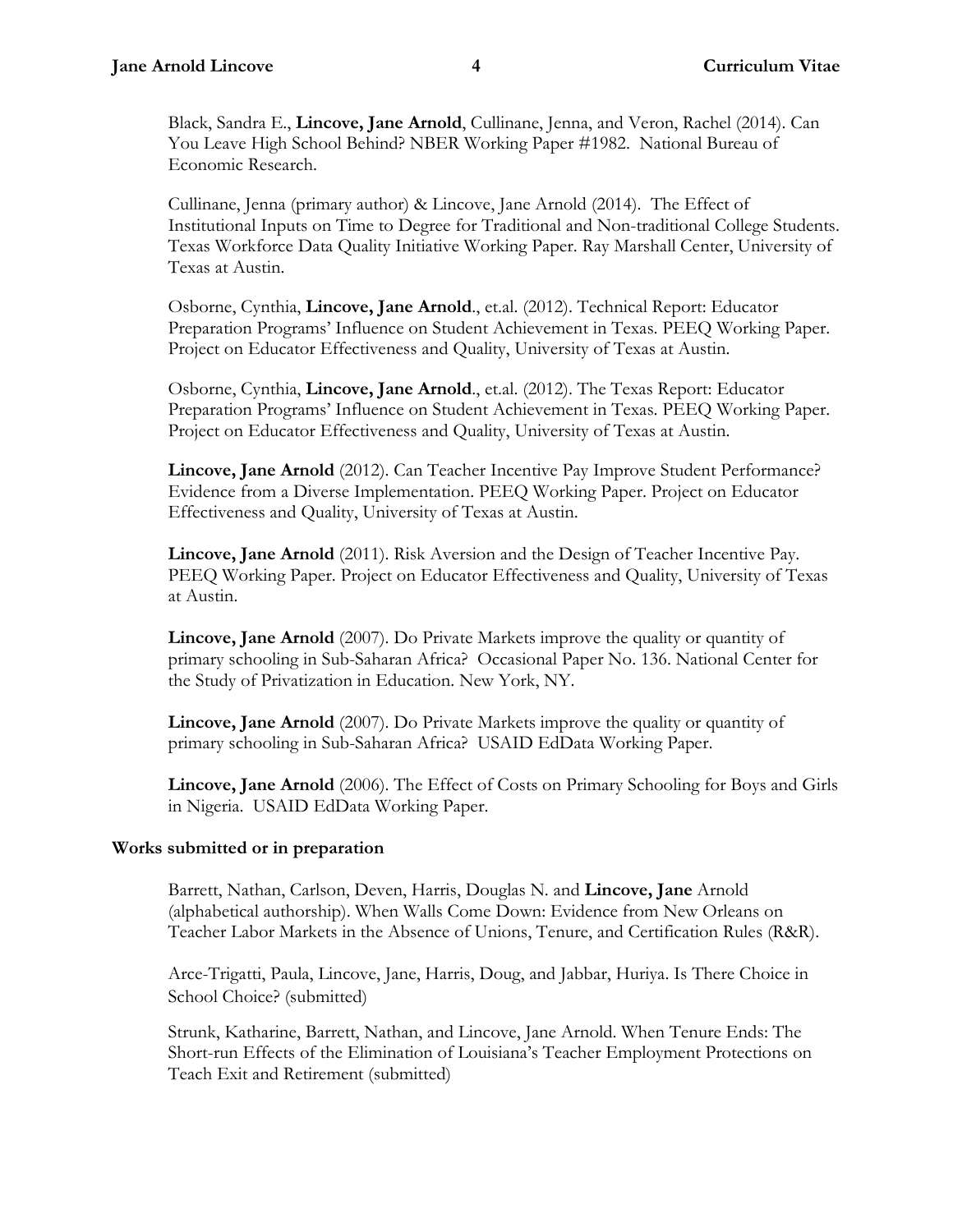Lincove, Jane Arnold, Barrett, Nathan, and Strunk, Katharine. Revisiting the Hedonic Wage Function for Teachers: Evidence from Non-Unionized Charter Schools (in preparation)

Lincove, Jane Arnold, Barrett, Nathan, and Strunk, Katharine. Overworked or Underpaid: Principal Compensation in Charter Schools (in preparation)

Lincove, Jane Arnold, Carlson, Deven, and Barrett, Nathan. System-Wide Effects of Decentralization on School Staffing: Evidence from New Orleans (submitted)

## **Presentations**

## **Conference/Poster Presentations (juried)**

"Does Neighborhood Still Matter in a Citywide System of School Choice?" APPAM, Denver Colorado, July 2019.

"Does Neighborhood Still Matter in a Citywide System of School Choice?" APPAM, Barcelona, Spain, July 2019.

"When Walls Come Down: Evidence from New Orleans on Teacher Labor Markets in the Absence of Unions, Tenure, and Certification Rules," AERA, Toronto, Canada, April 2019.

"When Walls Come Down: Evidence from New Orleans on Teacher Labor Markets in the Absence of Unions, Tenure, and Certification Rules," AEFP, Kansas City, Missouri, April 2019.

"Empirical Evidence on School Buses as a Transportation Strategy in a Choice-Based System," APPAM, Washington, DC, November 2018.

"System-Wide Effects of Decentralization on School Staffing: Evidence from New Orleans," APPAM, Chicago, Illinois, November 2017.

"Transportation in School Choice Cities" AEFP, Washington, D.C., March 2017.

"Overworked or Underpaid: Principal Pay in Charter Schools" AEFP, Washington, D.C., March 2017.

"Overworked or Underpaid: A Longitudinal Analysis of Principal Compensation in a Context of Increasing School Autonomy" APPAM, Washington, DC., November 2016.

"When Tenure Ends: The Short-run Effects of the Elimination of Louisiana's Teacher Employment Protections on Teacher Exit and Retirement" APPAM, Washington, DC., November 2016.

"Revisiting a Hedonic Wage Function for Teachers: Charter Schools and Compensating Differentials." AEFP, Denver, Colorado, March 2016.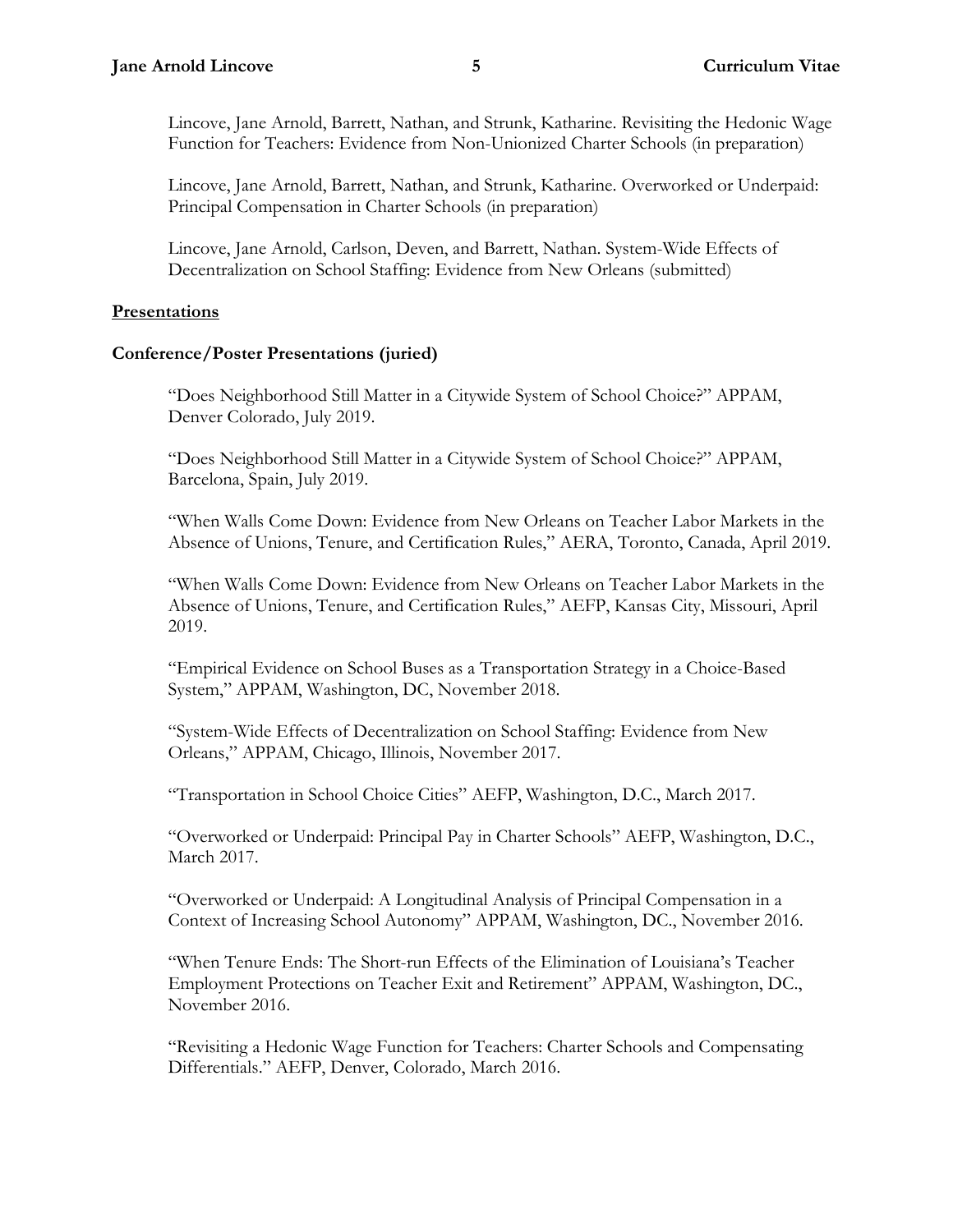"Match or Mismatch: The Role of College Readiness, High School Peers, and Admissions Uncertainty in College Application and Enrollment Behavior." APPAM, Miami, Florida, November 2015.

"Revisiting a Hedonic Wage Function for Teachers: Charter Schools and Compensating Differentials." APPAM, Miami, Florida, November 2015.

"Revisiting a Hedonic Wage Function for Teachers: Charter Schools and Compensating Differentials." SEA, New Orleans, Louisiana, November 2015.

"You Have to Apply Yourself: Racial and Ethnic Differences in College Application." AEFP, Washington, DC, February 2015.

"Is There Choice in School Choice? Differences and Similarities in New Orleans Charter Schools." International Conference on School Choice Research, Ft. Lauderdale, Florida, January 2015.

"You Have to Apply Yourself: Racial and Ethnic Differences in College Application" SEA, Atlanta, Georgia, 2014

"You Have to Apply Yourself: Racial and Ethnic Differences in College Application." APPAM, Albuquerque, New Mexico, November 2014

"Tests, Courses, or High Schools: Predicting College Success with College Readiness Measures." AEFP, San Antonio, Texas, March 2014

"Training Teachers for Profit or Prestige." AEFP, San Antonio, Texas, March 2014.

"The Bumpy Path to College Graduation." APPAM, Washington, DC, November 2013.

"Can You Leave High School Behind?" AERA, San Francisco, California, April 2013.

"The Politics and Statistics of Value-added Modeling for Accountability." AEFP, New Orleans, Louisiana, March 2013.

"District Choices for Teacher Incentive Pay and the Implications for Equity and Achievement." APPAM, Baltimore, MD, November 2012

"Can Teacher Incentive Pay Improve Student Performance on Standardized Tests?" AEFP, Boston, MA, March 2012.

"Can Teacher Incentive Pay Improve Student Performance on Standardized Tests?" APPAM, Washington, DC, November 2011.

"Designing Teacher Incentive Pay Contracts: Evidence from the Texas DATE Program." AERA, New Orleans, Louisiana, April 2011.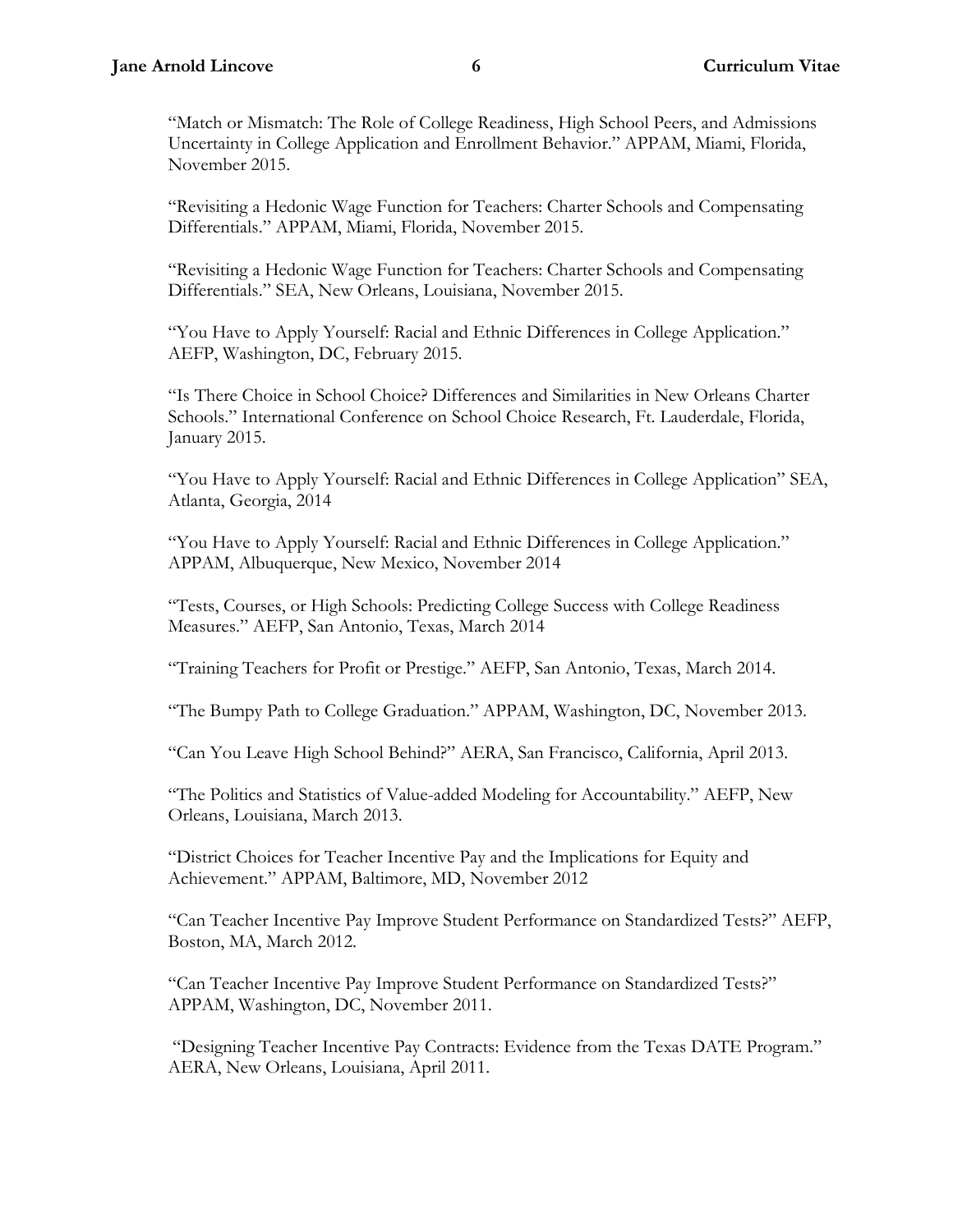"Risk Aversion and the Design of Teacher Incentive Pay." AERA, Denver, Colorado, April 2010.

"School District Preferences and Teacher Incentive Pay." APPAM, Washington, DC, November 2009.

"Why are Children out of School Under Free Primary Education Policies: A Comparison of Two SSA Countries." CIES, Charleston, South Carolina, October 2009.

"The Distributional Effects of Free Primary Education in Uganda." APPAM, Washington, DC, November 2007.

"Private Education Markets and Universal Primary Education Policy in Four SSA Countries." APPAM, Madison, Wisconsin, November 2006.

## **Conference/Poster Presentations (invited, not juried)**

"Explaining Racial Gaps in College Application Choices." Federal Reserve Bank, Washington, DC, October 2015.

"Competition Between Public, Private, and Charter Schools." The Urban Education Future: Lessons from New Orleans 10 Years after Hurricane Katrina, New Orleans, Louisiana, June 2015.

"Can Teacher Incentive Pay Improve Student Performance on Standardized Tests?" National Academy of Education, Washington, D.C., November 2010

"Lessons from Teacher Incentive Pay in Texas." SEDL, Austin, Texas, August 2010

# **Other Professional Presentations**

### **Invited Seminars and Colloquia**

"When Walls Come Down: Evidence from New Orleans on Teacher Labor Markets in the Absence of Unions, Tenure, and Certification Rules," University of Maryland College Park, Lecture Series on Educational Policy, October 4, 2019.

"When Walls Come Down: Evidence from New Orleans on Teacher Labor Markets in the Absence of Unions, Tenure, and Certification Rules," Research Brown Bag, National Research Center on Education Access and Choice, June 24, 2019.

"Exploring the Relationship Between Transportation, Justice, and Student Travel," University of Maryland Research Roundtable. Invited panelist. January 12, 2019.

"School Bus Routes and School Choice in New Orleans," Tulane University Department of Economics: External Stakeholder Brown Bag. Invited presentation. August 2018.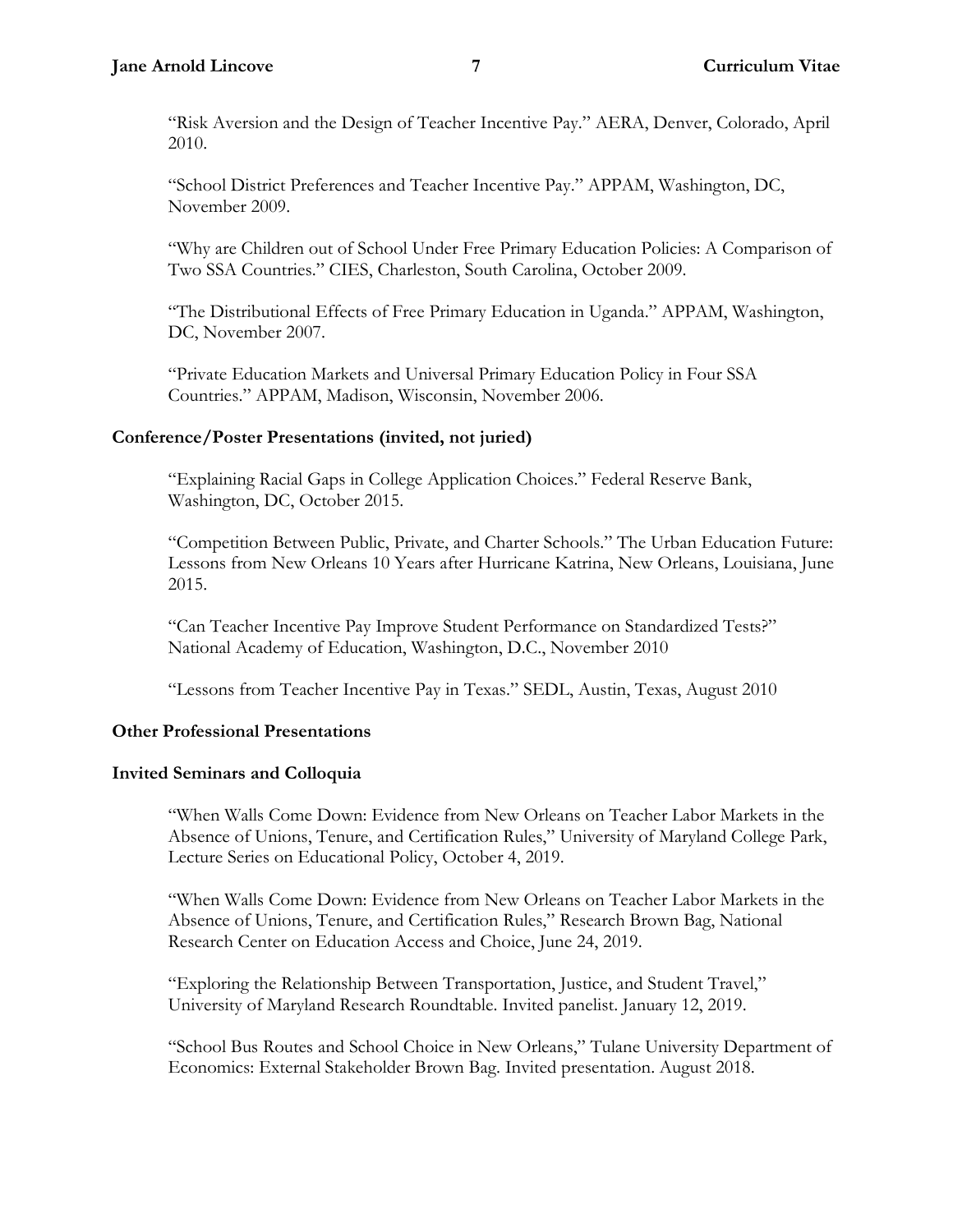"Aligning School-Choice and Place-Based Efforts," Institute for Education Sciences Promise Neighborhoods Grantees Conferences, Invited panelist. October 25, 2018.

"Transportation and School Choice," National Center for Research for Education Access and Choice. Invited panelist. December 2018.

"School Closure and Teacher Employment and Earnings," Tulane University Department of Economics: External Stakeholder Brown Bag. Invited presentation. January 2018.

"The Teaching Profession in the Era of School Reform," Tulane University. Invited panelist. June 2017.

"Match or Mismatch?" UMBC School of Psychology Doctoral Seminar, Baltimore, MD, April 2017.

"Overworked or Underpaid: How Charter Schools Compensate Principals." UMBC Economics and Policy Seminar Series, Baltimore, MD, December 2016.

"Revisiting a Hedonic Wage Function for Teachers: Charter Schools and Compensating Differentials." Murphy Institute Policy Working Group Seminar, December 2015.

"A 10-year Follow-up on Pre-Katrina Teachers' Employment Outcomes." Education Research Alliance for New Orleans, Policy Brown Bag, December 2015.

"Training Teachers for Profit or Prestige." University of Houston, Education Policy Seminar, Houston, Texas, March 2015.

"Is There Choice in School Choice? Differences and Similarities in New Orleans Charter Schools." Education Research Alliance for New Orleans, Policy Brown Bag, January 2015.

"Demand-side Obstacles to Education in Developing Countries." IDEC – Hiroshima University, Hiroshima, Japan, January 2009

"LBJ's Legacy in Contemporary Social Welfare Policy: Have We Come Full Circle?" LBJ Centennial Conference, Austin, Texas, October 2008.

"Women's Education and Child Health in India." Fulbright-Hays Seminar, Austin, Texas, June 2008.

"Is Free Equal? The Effect of Free Primary Education on Gender Parity in Nigeria and Uganda." Women and Gender Studies New Faculty Seminar, Austin, Texas, February 2008.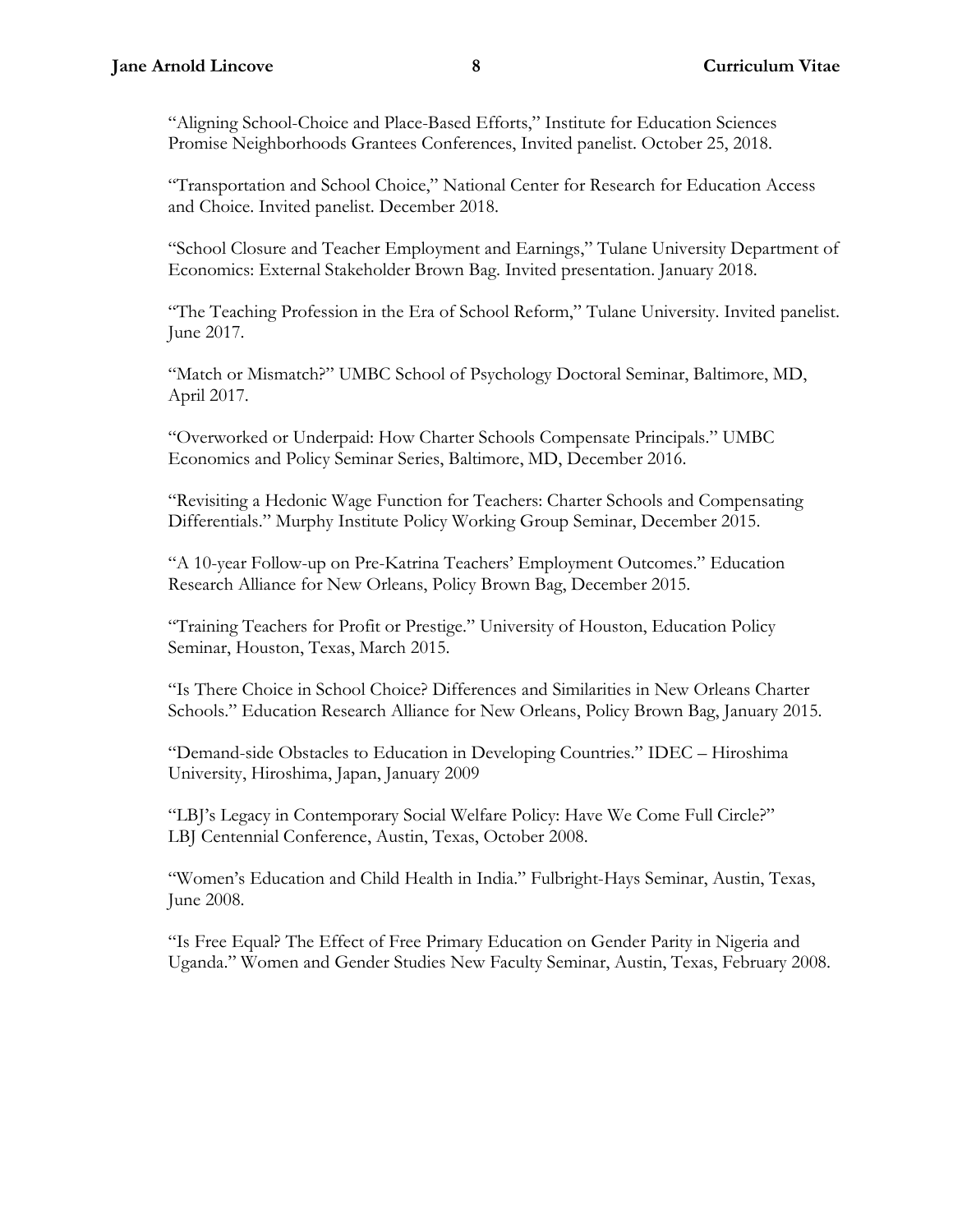## **Honors Received**

| 2015 | Newcomb Research Fellow, Tulane University                   |
|------|--------------------------------------------------------------|
| 2014 | Most Helpful Professor Award                                 |
| 2009 | Most Useful Class Award                                      |
| 2007 | LBJ School Best New Faculty                                  |
| 2005 | New Scholars Seminar, American Political Science Association |

### **Research Support and/or Fellowships**

| 2020-2023 | \$99,600 Sherman Center Faculty Research Award                          |
|-----------|-------------------------------------------------------------------------|
| 2018-2023 | \$200,000 IES National School Choice Center, PI                         |
| 2016-2019 | \$1,000,000, Lyle Spencer Award, Researcher                             |
| 2014-2016 | \$3,000,000, Laura and John Arnold Foundation, Co-PI                    |
| 2014-2015 | \$10,000, Educate Texas, PI                                             |
| 2013-2105 | \$800,000, US Department of Labor, Researcher                           |
| 2012-2015 | \$225,000, US Dept. of Education Investing in Innovation(i3) Fund, PI   |
| 2013-2014 | \$50,000, Texas Higher Education Coordinating Board, PI                 |
| 2010-2012 | \$2,500,000, Texas Education Agency, PI                                 |
| 2010-2014 | \$16,000, Stephen H. Spurr Centennial Fellow, PI                        |
| 2010-2012 | \$45,000, Spencer Foundation/Nat'l Academy of Education, Postdoc Fellow |
| 2007-2009 | \$15,000, Univ. of Texas Policy Research Institute, PI                  |
| 2007-2008 | \$1,000, New Faculty Fellowship, PI                                     |
| 2005-2008 | \$25,000, Texas Health and Human Services Commission, Co-PI             |
| 2005-2008 | \$750,000, Texas Health and Human Services Commission, Co-PI            |
| 2005-2006 | \$5,000, UT Policy Research Institute, PI                               |
|           |                                                                         |

### **SERVICE**

### **Service at UMBC**

### **University**

2018 Search Committee for Inaugural Chair of the Center for Social Science Scholarship

### **Department**

Current, Graduate Program Director for Public Policy 2019-present, Faculty Mentor of Diversity Post-doc 2019-2020, Chair of Faculty Search Committee – Public Management 2019-2020, Chair of Faculty Search Committee – Quantitative Policy Analysis 2019-2020, Promotion and Tenure Committees 2018-present, UMBC Institutional Representative to APPAM 2017-18, member, Faculty Search Committee (health policy) 2016-present, member, PhD Examination Committee 2016-present, member, Ad Hoc Committee on Student Exam Policy 2016-present, member, Education Policy Track 2016-present, member, Evaluation Policy Track 2017-present, UMD School of Medicine Dual Degree Advisory Board